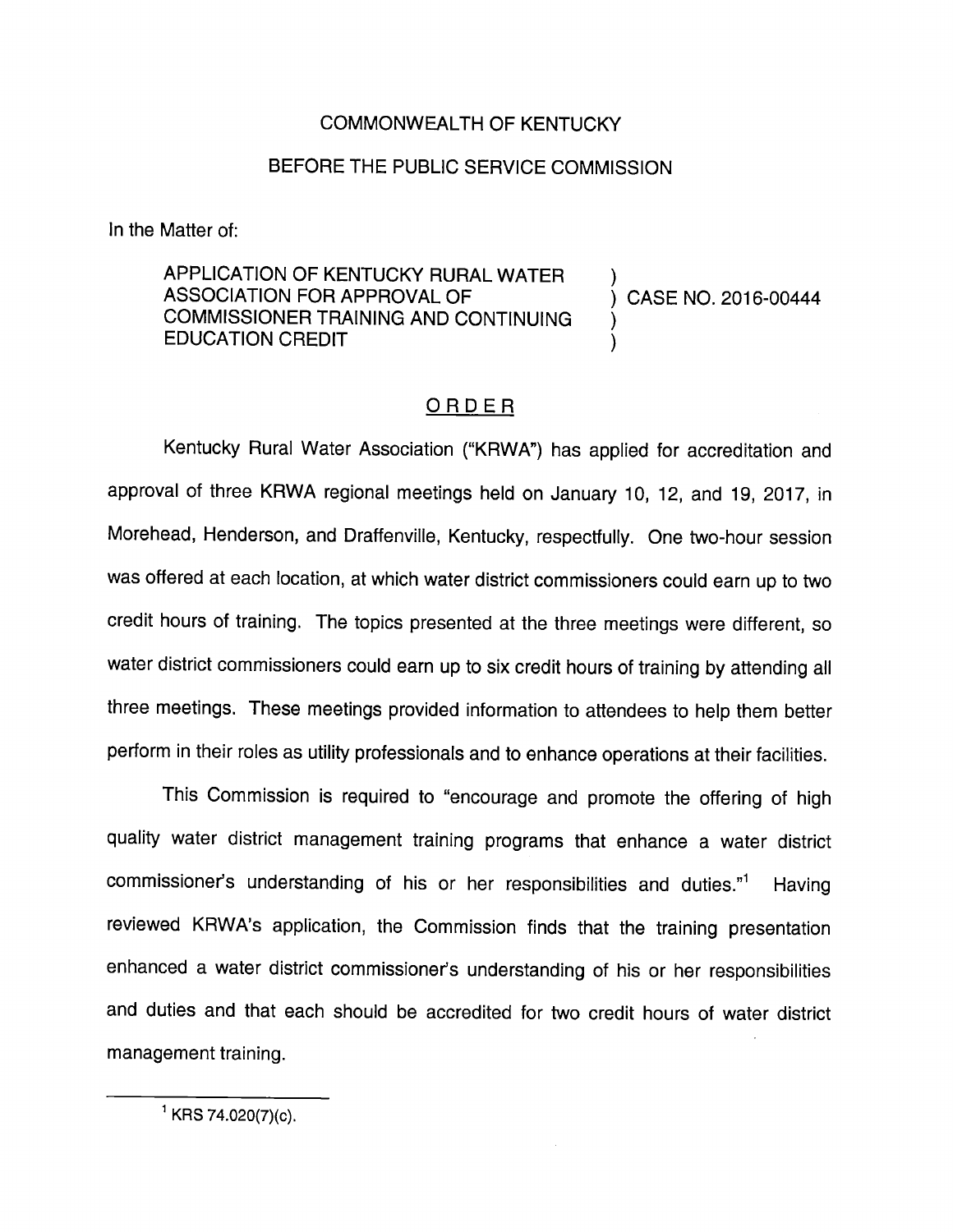IT IS THEREFORE ORDERED that:

1. The presentations at the KRWA regional meetings held on January 10, 12, and 19, 2017, in Morehead, Henderson, and Draffenville, Kentucky, respectively, are accredited and approved for two credit hours of water district management training each, for a maximum of six credit hours.

2. KRWA shall retain a record of aii water district commissioners attending the accredited and approved presentations.

3. No later than 30 days after each presentation, KRWA shall file with the Commission:

a. A sworn statement attesting that the accredited instruction was performed;

b. A description of any changes in the presenters or the proposed curriculum that occurred after KRWA's application;

c. The name of each attending water district commissioner, his or her water district, and the number of hours that he or she attended;

d. A copy of any written material given to water commissioners attending the presentations; and

e. Documents indicating whether the Kentucky Board of Certification of Water Treatment and Distribution System Operators and the Kentucky Board of Certification of Wastewater System Operators approved the training for continuing education credit.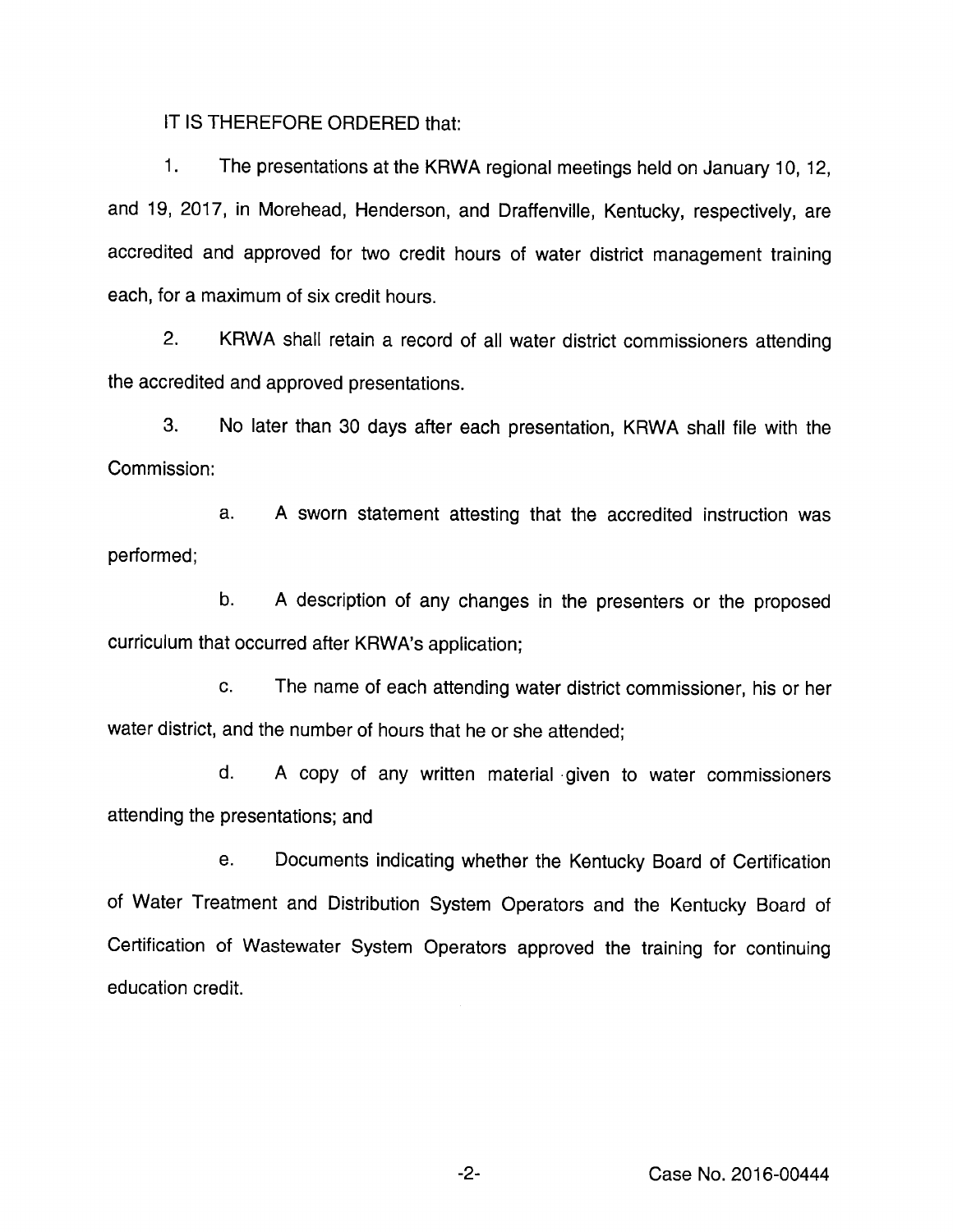By the Commission



ATTEST: Atheres Executive Director

Case No. 2016-00444